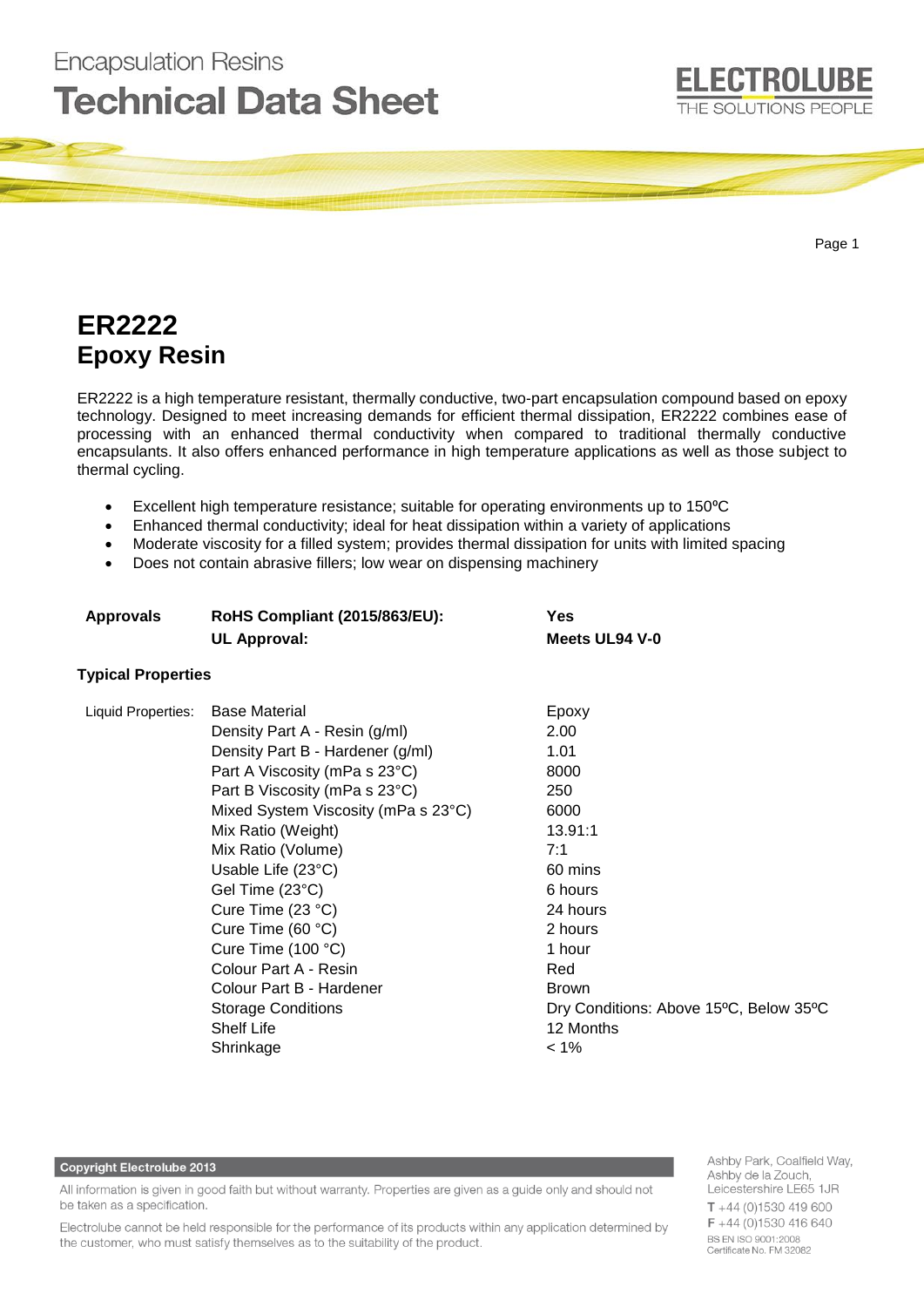

```
Page 2
```

| Cured System:      | Thermal Conductivity (W/m.K)                                                            | 1.20                      |                        |
|--------------------|-----------------------------------------------------------------------------------------|---------------------------|------------------------|
|                    | Cured Density (g/ml)                                                                    | 1.88                      |                        |
|                    | Temperature Range (°C)                                                                  | $-40$ to $+150$           |                        |
|                    | Max Temperature Range (Short Term (°C)/30<br>Mins) (Application and Geometry Dependent) | $+170$                    |                        |
|                    | Relative Thermal Index (°C)                                                             | $+130$                    |                        |
|                    | Dielectric Strength (kV/mm)                                                             | 10                        |                        |
|                    | Volume Resistivity (ohm-cm)                                                             | $10^{10}$                 |                        |
|                    | <b>Shore Hardness</b>                                                                   | D <sub>90</sub>           |                        |
|                    | Colour (Mixed System)                                                                   | Red                       |                        |
|                    | <b>Flame Retardancy</b>                                                                 | Meets UL94 V-0            |                        |
|                    | Tensile Strength (MPa)                                                                  | 50                        |                        |
|                    | Compressive Strength (MPa)                                                              | 120                       |                        |
|                    | Coefficient of Expansion (ppm/°C)                                                       | 30                        |                        |
|                    | Loss Tangent @ 50 Hz                                                                    | 0.05                      |                        |
|                    | Permittivity @ 50 Hz                                                                    | 6.00                      |                        |
|                    | <b>Comparative Tracking Index</b>                                                       | >850 Volts                |                        |
|                    | Water Absorption (9.7mm thick disk, 51mm diameter)<br>10 days @ 20°C / 1 hour @ 100°C   | $< 0.5\% / < 1\%$         |                        |
|                    | <b>Elongation At Break</b>                                                              | 6.5%                      |                        |
| <b>Description</b> | <b>Packaging</b>                                                                        | <b>Order Code</b>         | <b>Shelf Life</b>      |
| ER2222             | 5KG Kit<br>25KG Kit                                                                     | EER2222K5K<br>EER2222K25K | 12 months<br>12 months |

## **Mixing Procedures**

## **Resin Packs**

When in Resin pack form, the resin and hardener are mixed by removing the clip and moving the contents around inside the pack until thoroughly mixed. To remove the clip, remove both end caps, grip each end of the pack and pull apart gently. By using the removed clip, take special care to push unmixed material from the corners of the pack. Mixing normally takes from three to four minutes depending on the skill of the operator and the size of the pack. Both the resin and hardener are evacuated prior to packing so the system is ready for use immediately after mixing. The corner may be cut from the pack so that it may be used as a simple dispenser. There is also a YouTube video [\(Epoxy Mixing Instructions\)](https://www.youtube.com/watch?v=EEoWffhmjQw) available on the Electrolube channel to show the mixing process.

#### **Copyright Electrolube 2013**

All information is given in good faith but without warranty. Properties are given as a guide only and should not be taken as a specification.

Electrolube cannot be held responsible for the performance of its products within any application determined by the customer, who must satisfy themselves as to the suitability of the product.

Ashby Park, Coalfield Way, Ashby de la Zouch, Leicestershire LE65 1JR  $T + 44$  (0)1530 419 600 F +44 (0)1530 416 640 BS EN ISO 9001:2008 Certificate No. FM 32082